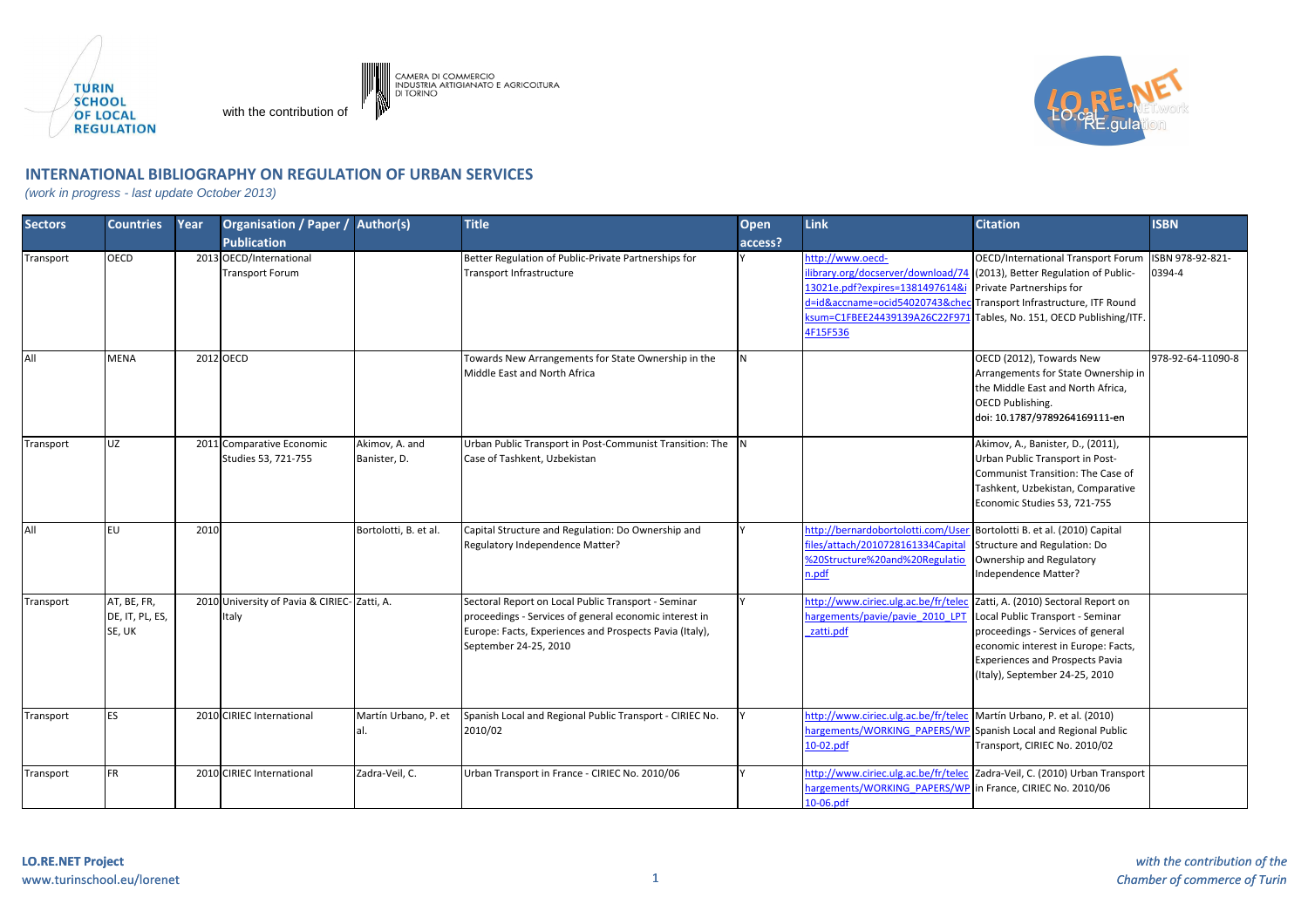| Transport | <b>NO</b> |           | 2010 Research in Transportation<br>Economics 29 (2010) 118 -<br>123       | О.                               | Longva, F. and Osland, Regulating the regulator: The impact of professional<br>procuring bodies on local public transport policy and its<br>effectiveness | N |                                                                                  | Longva, F., Osland, O., Regulating the<br>regulator: The impact of professional<br>procuring bodies on local public<br>transport policy and its effectiveness,<br>Research in Transportation<br>Economics 29 (2010) 118 - 123. |
|-----------|-----------|-----------|---------------------------------------------------------------------------|----------------------------------|-----------------------------------------------------------------------------------------------------------------------------------------------------------|---|----------------------------------------------------------------------------------|--------------------------------------------------------------------------------------------------------------------------------------------------------------------------------------------------------------------------------|
| Transport | UK, KZ    |           | 2010 Transport Studies Unit<br>School of Geography and<br>the Environment | Baigabulova, Z.                  | Transport Policy in London: Lessons for Almaty - Working<br>paper N° 1050                                                                                 |   | http://www.tsu.ox.ac.uk/pubs/105<br>baigabulova.pdf                              | Baigabulova, Z., (2010), Transport<br>Policy in London: Lessons for Almaty<br>Working paper N° 1050, Transport<br>Studies Unit School of Geography<br>and the Environment                                                      |
| Transport | AT        |           | 2009 CIRIEC International                                                 | Loser, P.                        | Austrian Local and Regional Public Transport - CIRIEC No.<br>2009/08                                                                                      |   | http://www.ciriec.ulg.ac.be/fr/tele<br>nargements/WORKING PAPERS/WI<br>09-08.pdf | Loser, P. (2009) Austrian Local and<br>Regional Public Transport, CIRIEC No.<br>2009/08                                                                                                                                        |
| All       | <b>FR</b> |           | 2009 Le Monde Diplomatique                                                | Bonelli, L. and<br>Pelletier, W. | Comment vendre à la découpe le service public                                                                                                             | N |                                                                                  | Bonelli, L. and Pelletier, W. (2009)<br>Comment vendre à la découpe le<br>service public, Le Monde<br>Diplomatique, Décembre 2009, pp.<br>$19-23$                                                                              |
| Transport | IT        |           | 2008 CIRIEC International                                                 | Osculati, F. and Zatti,<br>А.    | Local Public Transport in Italy: The Long and Tortuous Way  Y<br>of a Tentative Reform - CIRIEC No. 2008/08                                               |   | http://www.ciriec.ulg.ac.be/fr/tele<br>nargements/WORKING PAPERS/WI<br>08-08.pdf | Osculati, F. and Zatti, A. (2008) Local<br>Public Transport in Italy: The Long<br>and Tortuous Way of a Tentative<br>Reform, CIRIEC No. 2008/08                                                                                |
| All       | All       |           | 2008 Public Services International<br>Research Unit (PSIRU)               | Hall, D. and<br>Lethbridge, J.   | Municipal services: organisations, companies and<br>alternatives                                                                                          |   | http://www.psiru.org/reports/200<br>11-munic.doc                                 | Hall, D. and Lethbridge, J. (2008)<br>Municipal services: organisations,<br>companies and alternatives, PSIRU<br>Reports, November 2008                                                                                        |
| All       | <b>RU</b> |           | 2008 PSIRU University of<br>Greenwich                                     | Martusevich, R.                  | Regional disparities in the utility sector services in Russia -<br>does the reform of local self-governance help reduce<br>them?                          |   | http://www.psiru.org/reports/2008<br>06-Reform-RUS.pdf                           | Martusevich, R. (2008) "Regional<br>disparities in the utility sector<br>services in Russia - does the reform<br>of local self-governance help reduce<br>them?", PSIRU Reports, July 2008                                      |
| All       | <b>CN</b> | 2007 OECD |                                                                           |                                  | The Regulation of Public Services in OECD Countries: Issues Y<br>for Discussion                                                                           |   | http://www.oecd.org/dataoecd/22<br>41/41878847.pdf                               | OECD (2007) The Regulation of Public<br>Services in OECD Countries: Issues for<br>Discussion, OECD Group on<br>Regulatory Policy, November 2007                                                                                |
| All       | <b>EU</b> | 2007      |                                                                           | Bertola, G. and Mola             | Freedoms and Regulation in the EU: Services Provision and Y<br><b>Temporary Mobility</b>                                                                  |   | http://www.personalweb.unito.it/g<br>useppe.bertola/BMFreedReg.pdf               | Bertola, G. and Mola L. (2007)<br>Freedoms and Regulation in the EU:<br>Services Provision and Temporary<br>Mobility, University of Torino,<br>December 2007                                                                   |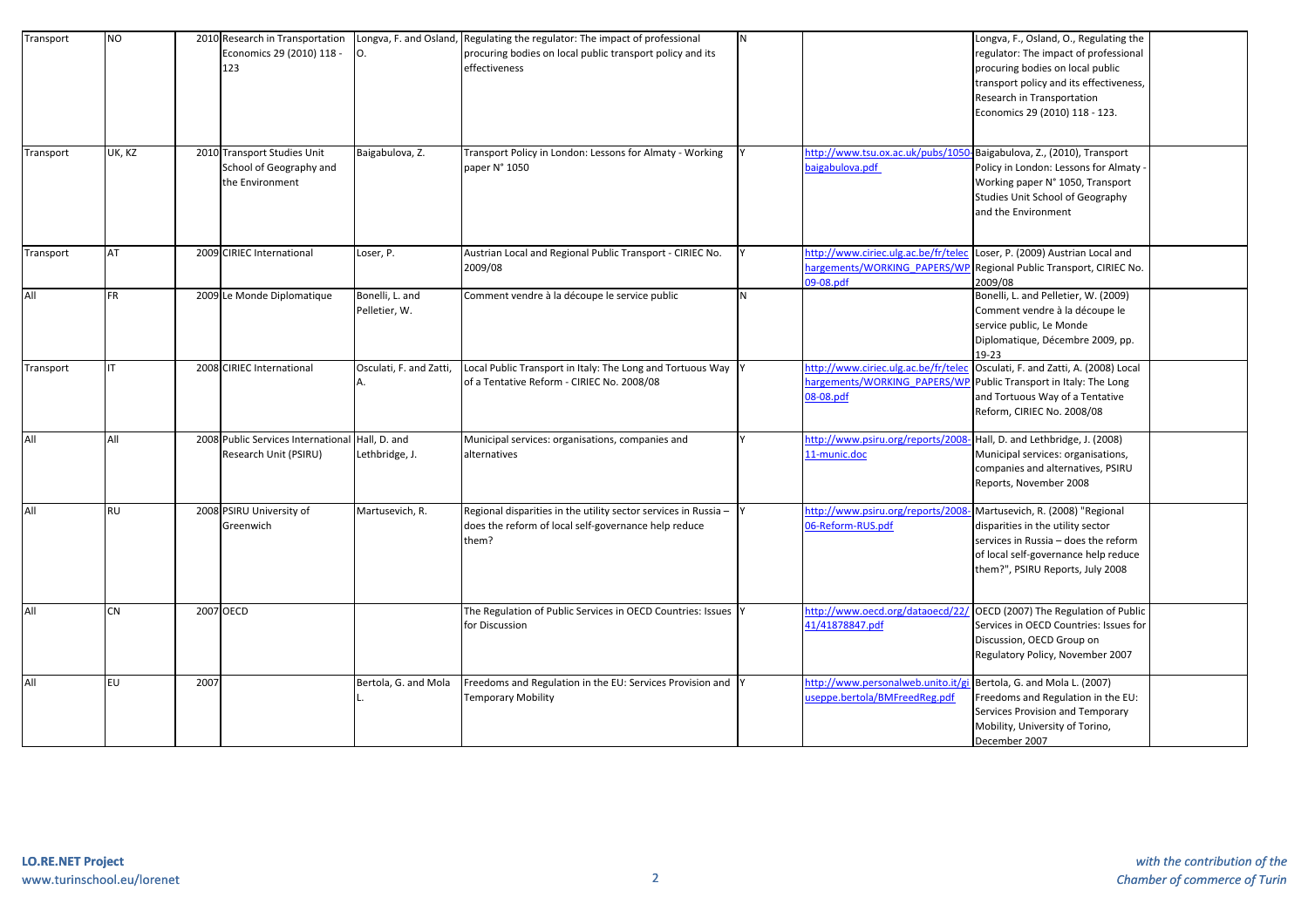| Water, Waste,<br>Transport      | OECD        | 2007 OECD                                                                                     | Hodge, G.                 | The regulation of public services in OECD Countries: an<br>overview of water, waste management and public<br>transport                        | <b>N</b> |                                                    | Hodge, G. (2007) The regulation of<br>public services in OECD Countries: an<br>overview of water, waste<br>management and public transport,<br>OECD, Centre for Regulatory Studies,<br>Monash University, Australia - paper<br>for the Group on Regulatory Policy, 2<br>novembre 2007                                 |                   |
|---------------------------------|-------------|-----------------------------------------------------------------------------------------------|---------------------------|-----------------------------------------------------------------------------------------------------------------------------------------------|----------|----------------------------------------------------|-----------------------------------------------------------------------------------------------------------------------------------------------------------------------------------------------------------------------------------------------------------------------------------------------------------------------|-------------------|
| All                             | OECD        | 2007 OECD                                                                                     | Hodge, G.                 | Regulatory Frameworks for Urban Services - Background<br>discussion paper to inform the Regulatory Reform Review<br>of China                  |          | http://www.oecd.org/dataoecd/39<br>54/39218313.pdf | Hodge, G. (2007) Regulatory<br>Frameworks for Urban Services -<br>Background discussion paper to<br>inform the Regulatory Reform<br>Review of China, OECD, June 2007                                                                                                                                                  |                   |
| Electricity,<br>Water, Tansport | <b>OECD</b> | 2007 OECD                                                                                     |                           | Infrastructure to 2030 - Volume II - Mapping policy for<br>electriity, water and transport                                                    |          | http://www.oecd.org/dataoecd/61<br>27/40953164.pdf | OECD (2007) Infrastructure to 2030 -<br>Volume II - Mapping policy for<br>electriity, water and transport                                                                                                                                                                                                             | 978-92-64-03131-9 |
| Transport                       | All         | 2006 Local Government Studies<br>32(2), pp. 177-198.                                          | Pina, V. and L. Torres    | Public-Private Efficiency in the Delivery of Services of<br>General Economic Interest: The Case of Urban Transport                            | N        |                                                    | Pina, V. and L. Torres (2006), "Public-<br>Private Efficiency in the Delivery of<br>Services of General Economic<br>Interest:<br>The Case of Urban Transport", Local<br>Government Studies 32(2), pp. 177-                                                                                                            |                   |
| Transport                       | FR.         | 2006 Annals of Public and Co-<br>operative Economics 77(4),<br>pp. 453-478.                   | Yvrande-Billon, A.        | The Attribution Process of Delegation Contracts in the<br>French Urban Public Transport Sector: Why Competitive<br>Tendering is a Myth        |          | http://idei.fr/doc/conf/veol/yvrand<br>e.pdf       | Yvrande-Billon, A. (2006), "The<br>Attribution Process of Delegation<br>Contracts in the French Urban Public<br>Transport<br>Sector: Why Competitive Tendering is<br>a Myth", Annals of Public and Co-<br>operative Economics 77(4), pp. 453-<br>478.                                                                 |                   |
| All                             | All         | 2006 CRC Series on Competition,<br>Regulation and<br>Development, Edward Elgar,<br>pp115-137. | Ogus, A. and Zhang,<br>O. | Regulatory Reform in Developing Countries: Designing<br>Business Set-Up Processes, in Regulatory Governance in<br><b>Developing Countries</b> | <b>N</b> |                                                    | Ogus, A. and Zhang, Q. (2006)<br>Regulatory Reform in Developing<br>Countries: Designing Business Set-Up<br>Processes, in Regulatory Governance<br>in Developing Countries, edited by<br>Martin Minogue and Ledivina Carino,<br>CRC Series on Competition,<br>Regulation and Development,<br>Edward Elgar, pp115-137. |                   |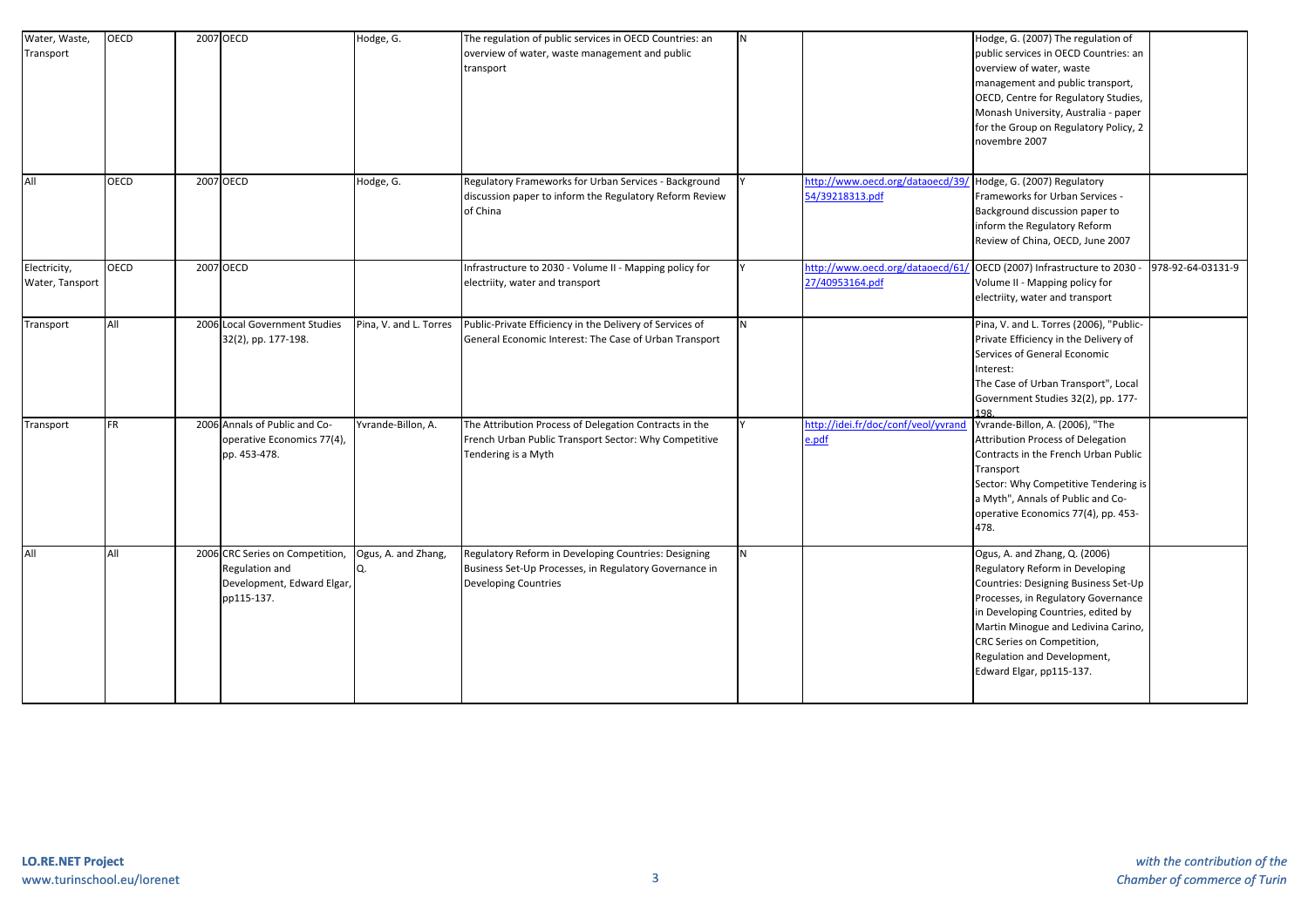| All       | All |      | 2006 CRC Series on Competition,<br>Regulation and<br>Development, Edward Elgar,<br>pp3-16.                                                           | Minogue, M. and<br>Carino, L.                 | Introduction: Regulatory Governance in Developing<br>Countries, in Regulatory Governance in Developing<br>Countries                          | N |                                                                                                                 | Minogue, M. and Carino, L. (2006)<br>Introduction: Regulatory Governance<br>in Developing Countries, in<br>Regulatory Governance in<br>Developing Countries, edited by<br>Martin Minogue and Ledivina Carino,<br>CRC Series on Competition,<br>Regulation and Development,<br>Edward Elgar, pp3-16.                        |
|-----------|-----|------|------------------------------------------------------------------------------------------------------------------------------------------------------|-----------------------------------------------|----------------------------------------------------------------------------------------------------------------------------------------------|---|-----------------------------------------------------------------------------------------------------------------|----------------------------------------------------------------------------------------------------------------------------------------------------------------------------------------------------------------------------------------------------------------------------------------------------------------------------|
| All       | All |      | 2006 Journal of Economic<br>Literature<br>Vol. XLIV (June 2006), pp.<br>325-366                                                                      | Armstrong M.,<br>Sappington D. E. M.          | Regulation, Competition, and Liberalization                                                                                                  |   | http://else.econ.ucl.ac.uk/papers/u<br>ploaded/177.pdf                                                          | Armstrong M., Sappington D. E. M.<br>(2006) Regulation, Competition, and<br>Liberalization, Journal of Economic<br>Literature<br>Vol. XLIV (June 2006), pp. 325-366                                                                                                                                                        |
| All       | All |      | 2006 Privatisation and Market<br>Development: Global<br>Movements in Public Policy<br>Ideas, Edited by Graeme<br>Hodge, Edward Elgar, pp127-<br>147. | Gilardi, F., Jordana, J.<br>and Levi-Faur, D. | Regulation in the Age of Globalization: The Diffusion of<br>Regulatory Agencies across Europe and Latin America                              | N |                                                                                                                 | Gilardi, F., Jordana, J. and Levi-Faur,<br>D. (2006) Regulation in the Age of<br>Globalization: The Diffusion of<br>Regulatory Agencies across Europe<br>and Latin America, in Privatisation<br>and Market Development: Global<br>Movements in Public Policy Ideas,<br>Edited by Graeme Hodge, Edward<br>Elgar, pp127-147. |
| All       | All | 2006 |                                                                                                                                                      | Freiberg, A.                                  | The Tools of Government and Regulatory Design,<br>presentation to the Australasian Compliance Institute,<br>Sydney, 26 April.                | N |                                                                                                                 | Freiberg, A. (2006) The Tools of<br>Government and Regulatory Design,<br>presentation to the Australasian<br>Compliance Institute, Sydney, 26<br>Anril.                                                                                                                                                                    |
| Transport | All |      | 2005 Journal of the Institute of<br>Logistics & Transport (April):<br>14-16.                                                                         | Lesley, L.                                    | Reregulate buses? The big debate                                                                                                             | N |                                                                                                                 | Lesley, L. (2005) Reregulate buses?<br>The big debate, Journal of the<br>Institute of Logistics & Transport<br>(April): 14-16.                                                                                                                                                                                             |
| All       | All | 2005 |                                                                                                                                                      | Armstrong M.,<br>Sappington D. E. M.          | Recent Developments in the Theory of Regulation -<br>Handbook of Industrial Organization (Vol. III), edited by M.<br>Armstrong and R. Porter |   | http://enim.wiwi.hu-<br>perlin.de/vwl/wp/lehre/ws0607/Se<br>ected%20Topics/Dokumente/arms<br>ong-sappington.pdf | Armstrong M., Sappington D. E. M.<br>(2005) Recent Developments in the<br>Theory of Regulation - Handbook of<br>Industrial Organization (Vol. III),<br>edited by M. Armstrong and R. Porter                                                                                                                                |
| All       | EU  |      | 2005 Copenhagen Economics                                                                                                                            |                                               | Economic Assessment of the barriers to the Internal<br>Market for Services - Final Report                                                    |   | http://ec.europa.eu/internal mark<br>t/services/docs/services-<br>dir/studies/2005-01-cph-<br>study en.pdf      | Copenhagen Economics (2005)<br>Economic Assessment of the barriers<br>to the Internal Market for Services -<br><b>Final Report</b>                                                                                                                                                                                         |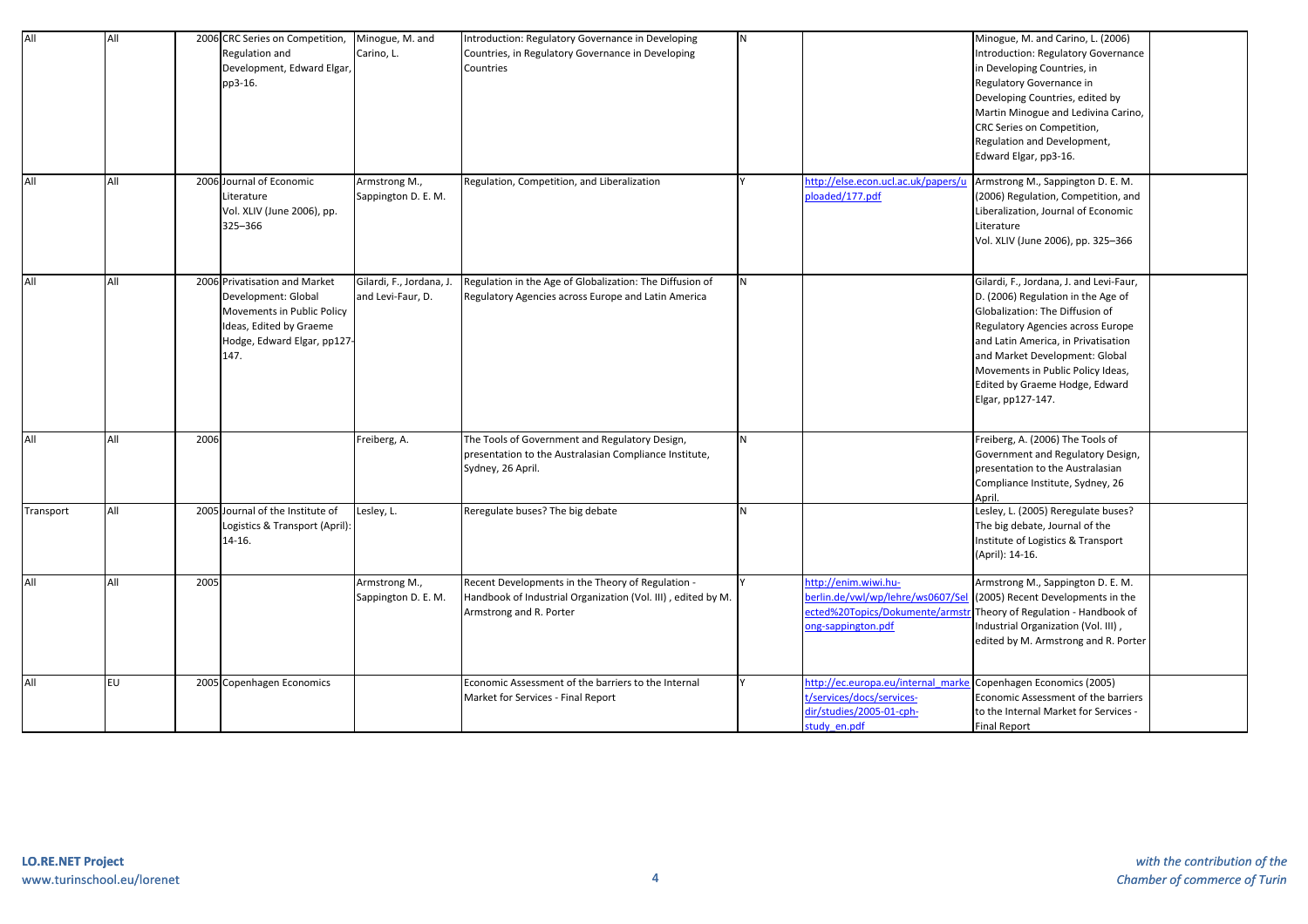| All       | All             |           | 2004 Leading Issues in            | Minogue, M.          | Public Management and Regulatory Governance: Problems N      |   |                                    | Minogue, M. (2004) Public              |               |
|-----------|-----------------|-----------|-----------------------------------|----------------------|--------------------------------------------------------------|---|------------------------------------|----------------------------------------|---------------|
|           |                 |           | Regulation, Competition           |                      | of Policy Transfer to Developing Countries                   |   |                                    | Management and Regulatory              |               |
|           |                 |           | and Development, edited           |                      |                                                              |   |                                    | Governance: Problems of Policy         |               |
|           |                 |           | by Paul Cook, Colin               |                      |                                                              |   |                                    | Transfer to Developing Countries, in   |               |
|           |                 |           | Kirkpatrick, Martin Minogue       |                      |                                                              |   |                                    | Leading Issues in Regulation,          |               |
|           |                 |           | and David Parker, Edward          |                      |                                                              |   |                                    | Competition and Development,           |               |
|           |                 |           | Elgar, pp165-181.                 |                      |                                                              |   |                                    | edited by Paul Cook, Colin             |               |
|           |                 |           |                                   |                      |                                                              |   |                                    | Kirkpatrick, Martin Minogue and        |               |
|           |                 |           |                                   |                      |                                                              |   |                                    |                                        |               |
|           |                 |           |                                   |                      |                                                              |   |                                    | David Parker, Edward Elgar, pp165-     |               |
| All       | All             |           | 2004 World Bank Policy Research   | Kessides, I.         | Reforming Infrastructure: Privatisation, Regulation and      |   | http://www-                        | Kessides, I. (2004) Reforming          |               |
|           |                 |           | Report - Oxford University        |                      | Competition                                                  |   | vds.worldbank.org/external/defau   | Infrastructure: Privatisation,         |               |
|           |                 |           | Press, Washington.                |                      |                                                              |   | /WDSContentServer/IW3P/IB/200      | Regulation and Competition, World      |               |
|           |                 |           |                                   |                      |                                                              |   | 06/16/000012009 200406161438       | Bank Policy Research Report - Oxford   |               |
|           |                 |           |                                   |                      |                                                              |   |                                    |                                        |               |
|           |                 |           |                                   |                      |                                                              |   | 3/additional/310436360 20050007    | University Press, Washington.          |               |
|           |                 |           |                                   |                      |                                                              |   | 15940.pdf                          |                                        |               |
| All       | <b>EU</b>       |           | 2004 Dexia, Fédération des SEM    |                      | Local public companies in the 25 countries of the European N |   |                                    | Dexia, Fédération des SEM (2004)       |               |
|           |                 |           |                                   |                      | Union                                                        |   |                                    | Local public companies in the 25       |               |
|           |                 |           |                                   |                      |                                                              |   |                                    | countries of the European Union        |               |
|           |                 |           |                                   |                      |                                                              |   |                                    |                                        |               |
| All       | EU              |           | 2004 Dexia, Fédération des SEM    |                      | Local public companies in the 25 countries of the European Y |   | http://www.dexia-                  | Dexia, Fédération des SEM (2004)       |               |
|           |                 |           |                                   |                      | Union - table                                                |   | reditlocal.fr/SiteCollectionDocume | Local public companies in the 25       |               |
|           |                 |           |                                   |                      |                                                              |   | hts/Economie%20locale/EPL%20Er     | countries of the European Union -      |               |
|           |                 |           |                                   |                      |                                                              |   | eprises%20Publiques%20Locales%     |                                        |               |
|           |                 |           |                                   |                      |                                                              |   |                                    | Comparative table                      |               |
|           |                 |           |                                   |                      |                                                              |   | DEurope%20Tableau 2006.pdf         |                                        |               |
| All       | IT              |           | 2004 Moody's Investors Service    | Zeni, S.             | Moody's Special Comment - Italian Local Utilities Sector:    | N |                                    | Zeni, S. (2004) Moody's Special        |               |
|           |                 |           |                                   |                      | Amid Ongoing Consolidation, Entities Are Adopting            |   |                                    | Comment - Italian Local Utilities      |               |
|           |                 |           |                                   |                      |                                                              |   |                                    |                                        |               |
|           |                 |           |                                   |                      | Different Business Models, With Varying Credit Risk          |   |                                    | Sector: Amid Ongoing Consolidation,    |               |
|           |                 |           |                                   |                      | <b>Implications</b>                                          |   |                                    | <b>Entities Are Adopting Different</b> |               |
|           |                 |           |                                   |                      |                                                              |   |                                    | Business Models, With Varying Credit   |               |
|           |                 |           |                                   |                      |                                                              |   |                                    | Risk Implications, Moody's Investors   |               |
|           |                 |           |                                   |                      |                                                              |   |                                    | Service                                |               |
| All       | <b>OECD</b>     | 2004 OECD |                                   |                      | Non-commercial service obligations and liberalization -      |   |                                    | OECD (2004) Non-commercial service     |               |
|           |                 |           |                                   |                      | DAFFE/COMP(2004)19                                           |   |                                    | obligations and liberalization -       |               |
|           |                 |           |                                   |                      |                                                              |   |                                    | DAFFE/COMP(2004)19                     |               |
|           |                 |           |                                   |                      |                                                              |   |                                    |                                        |               |
| All       |                 |           | 2004 World Bank Institute         | Guash, J. L.         | Granting and negotiating infrastructure concessions -        |   |                                    | Guash, J. L. (2004) Granting and       | 0-8213-5792-1 |
|           |                 |           |                                   |                      | Doing it right                                               |   |                                    | negotiating infrastructure             |               |
|           |                 |           |                                   |                      |                                                              |   |                                    | concessions - Doing it right, World    |               |
|           |                 |           |                                   |                      |                                                              |   |                                    | <b>Bank Institute</b>                  |               |
| Transport | EU              |           | 2003 International Social Science | Egmond, P. and       | A Comparative Analysis of the Performance of Urban Public N  |   |                                    | Egmond, P. and Nijkamp, P. and         |               |
|           |                 |           | Journal (June), 235-247,          | Nijkamp, P. and      | <b>Transport Systems in Europe</b>                           |   |                                    | Vindigni, G. (2003) A Comparative      |               |
|           |                 |           | UNESCO.                           |                      |                                                              |   |                                    |                                        |               |
|           |                 |           |                                   | Vindigni, G.         |                                                              |   |                                    | Analysis of the Performance of Urban   |               |
|           |                 |           |                                   |                      |                                                              |   |                                    | Public Transport Systems in Europe,    |               |
|           |                 |           |                                   |                      |                                                              |   |                                    | International Social Science Journal   |               |
|           |                 |           |                                   |                      |                                                              |   |                                    | (June), 235-247, UNESCO.               |               |
|           |                 |           |                                   |                      |                                                              |   |                                    |                                        |               |
|           |                 |           | 2003 TØI - Institute of Transport | Terje Bekken, J. and | Impact of Taxi Market Regulation - an International          |   |                                    | Terje Bekken, J., Longva, F., (2003),  | 82-0357-4     |
| Transport | UK, IE, NL, NZ, |           |                                   |                      |                                                              |   |                                    |                                        |               |
|           | NO, SE, USA,    |           | Economics                         | Longva, F.           | Comparison                                                   |   | https://www.toi.no/getfile.php/Pul | Impact of Taxi Market Regulation - an  |               |
|           | CA              |           |                                   |                      |                                                              |   | ikasjoner/T%D8I%20rapporter/200    | International Comparison, Institute    |               |
|           |                 |           |                                   |                      |                                                              |   | 3/658-2003/658-2003-el.pdf         | of Transport Economics.                |               |
|           |                 |           |                                   |                      |                                                              |   |                                    |                                        |               |